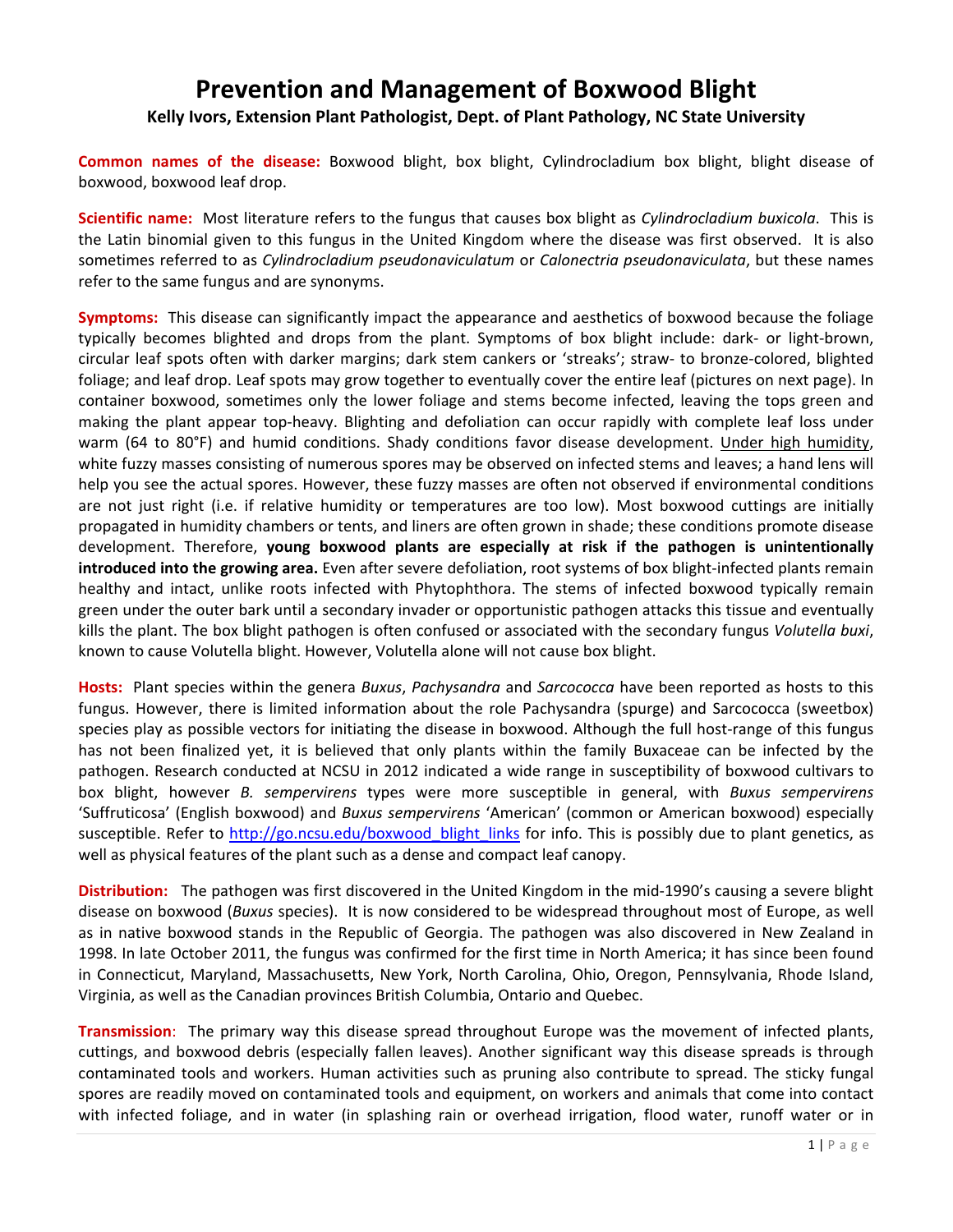droplets carried by the wind). Spores are unlikely to travel long distances by wind alone. **The greatest potential** for long-distance transport of box blight is the movement of infected plants, cuttings, people and tools.

**COMMON SYMPTOMS OF BOX BLIGHT**



**Circular leaf spots appear before leaf blighting; spots often have <sup>a</sup> darker (brown to purple) margin.** 



**Dark brown to black stem lesions or 'streaks' are typical symptoms of box blight.**

**Controlling box blight:** Identifying measures for preventing and managing box blight in commercial nursery and field settings is a work-in-progress; researchers are in the process of evaluating fungicides and sanitizers, as well as identifying resistant boxwood cultivars. **All plants infected with box blight should be destroyed, as the chance of further spreading this fungus is highly probable.** Once introduced, limiting movement of this sticky, contagious fungus is VERY difficult and will ONLY be accomplished by ALWAYS following good sanitation practices, including:

- disinfecting pruners and other tools frequently within and between different blocks of plants, especially between different field locations or landscapes in counties suspected to have box blight;
- $\blacksquare$  never working in fields when the plants are wet;
- wearing clean disposable booties or washing off debris and dirt entirely from soles of shoes between different boxwood fields or landscapes, especially in counties suspected to have box blight;
- wearing clean tyveks or laundering clothes between different field locations in counties suspected to have box blight;
- burning or burying box-blight infected plants on-site (composting is not recommended); and
- NEVER discarding boxwood waste material where it could contaminate other boxwood plants.

The best way to sanitize tools is to dip them for **TEN SECONDS** into these products and then allowing the tools to dry: **ethyl or isopropyl alcohol** at 70‐100% (most Lysol formulations, grain/rubbing alcohol), **sodium hypochlorite** (10% Clorox or other brands of household bleach‐ the same as 1 part bleach to 9 parts clean water‐ made fresh each day), **phenolics** at 0.4‐5% (trade name Pheno‐Cen), or **quaternary ammonium** at 0.5–1.5% (trade names Greenshield, Consan Triple Action 20, Physan 20).